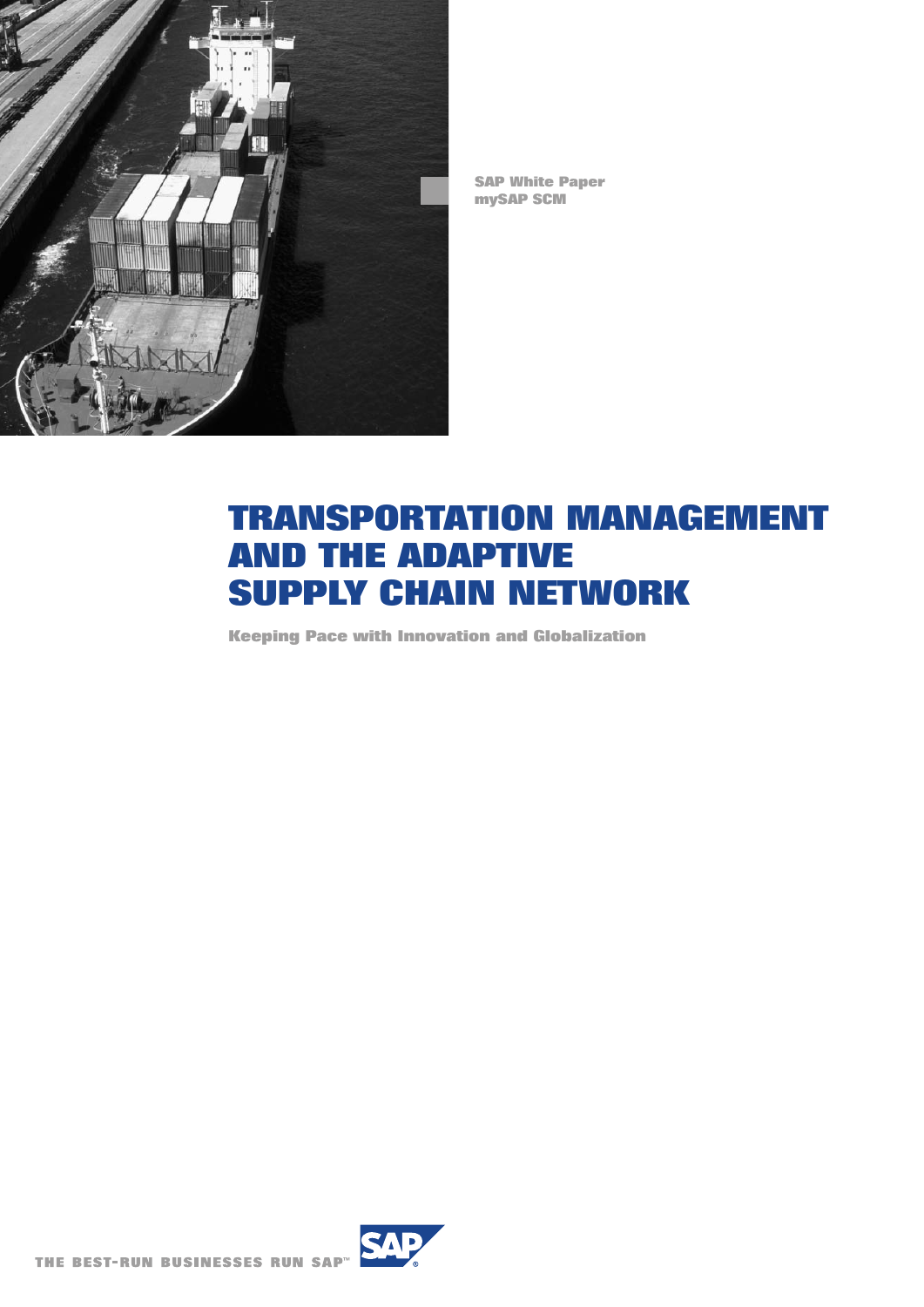© Copyright 2006 SAP AG. All rights reserved.

No part of this publication may be reproduced or transmitted in any form or for any purpose without the express permission of SAP AG. The information contained herein may be changed without prior notice.

Some software products marketed by SAP AG and its distributors contain proprietary software components of other software vendors.

Microsoft, Windows, Excel, Outlook, and PowerPoint are registered trademarks of Microsoft Corporation.

IBM, DB2, DB2 Universal Database, OS/2, Parallel Sysplex, MVS/ESA, AIX, S/390, AS/400, OS/390, OS/400, iSeries, pSeries, xSeries, zSeries, System i, System i5, System p, System p5, System x, System z, System z9, z/OS, AFP, Intelligent Miner, WebSphere, Netfinity, Tivoli, Informix, i5/OS, POWER, POWER5, POWER5+, OpenPower and PowerPC are trademarks or registered trademarks of IBM Corporation.

Adobe, the Adobe logo, Acrobat, PostScript, and Reader are either trademarks or registered trademarks of Adobe Systems Incorporated in the United States and/or other countries.

Oracle is a registered trademark of Oracle Corporation.

UNIX, X/Open, OSF/1, and Motif are registered trademarks of the Open Group.

Citrix, ICA, Program Neighborhood, MetaFrame, WinFrame, VideoFrame, and MultiWin are trademarks or registered trademarks of Citrix Systems, Inc.

HTML, XML, XHTML and W3C are trademarks or registered trademarks of W3C®, World Wide Web Consortium, Massachusetts Institute of Technology.

Java is a registered trademark of Sun Microsystems, Inc. JavaScript is a registered trademark of Sun Microsystems, Inc., used under license for technology invented and implemented by Netscape.

MaxDB is a trademark of MySQL AB, Sweden.

SAP, R/3, mySAP, mySAP.com, xApps, xApp, SAP NetWeaver, and other SAP products and services mentioned herein as well as their respective logos are trademarks or registered trademarks of SAP AG in Germany and in several other countries all over the world. All other product and service names mentioned are the trademarks of their respective companies. Data contained in this document serves informational purposes only. National product specifications may vary.

These materials are subject to change without notice. These materials are provided by SAP AG and its affiliated companies ("SAP Group") for informational purposes only, without representation or warranty of any kind, and SAP Group shall not be liable for errors or omissions with respect to the materials. The only warranties for SAP Group products and services are those that are set forth in the express warranty statements accompanying such products and services, if any. Nothing herein should be construed as constituting an additional warranty.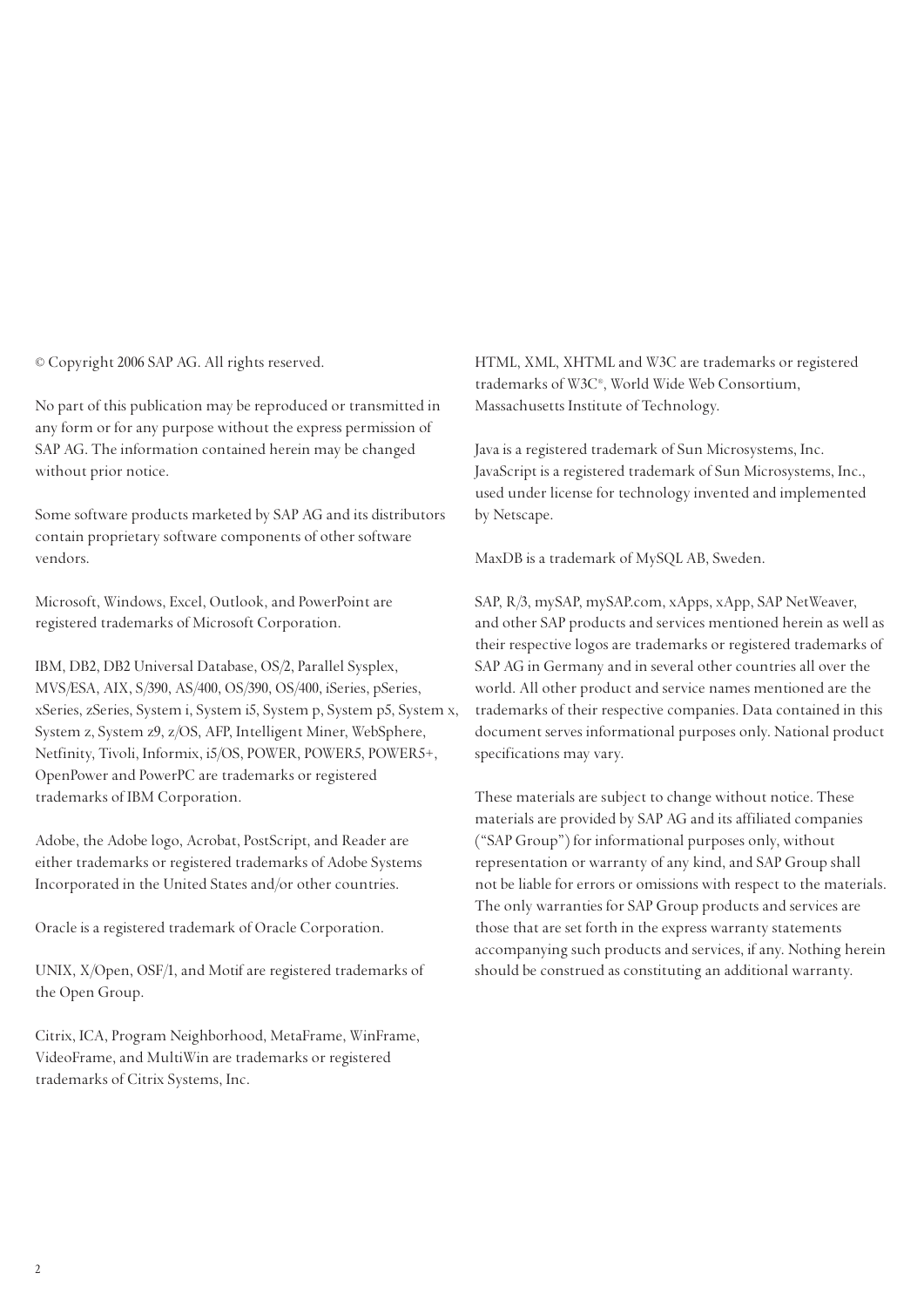# **CONTENTS**

| Transportation Business Processes: Achieving Industry-Leading Capabilities  7 |
|-------------------------------------------------------------------------------|
|                                                                               |
|                                                                               |
|                                                                               |
|                                                                               |
| Transportation Execution: An Integral Part of a Fulfillment Solution  12      |
|                                                                               |
|                                                                               |
|                                                                               |
|                                                                               |
|                                                                               |
|                                                                               |
|                                                                               |
|                                                                               |
|                                                                               |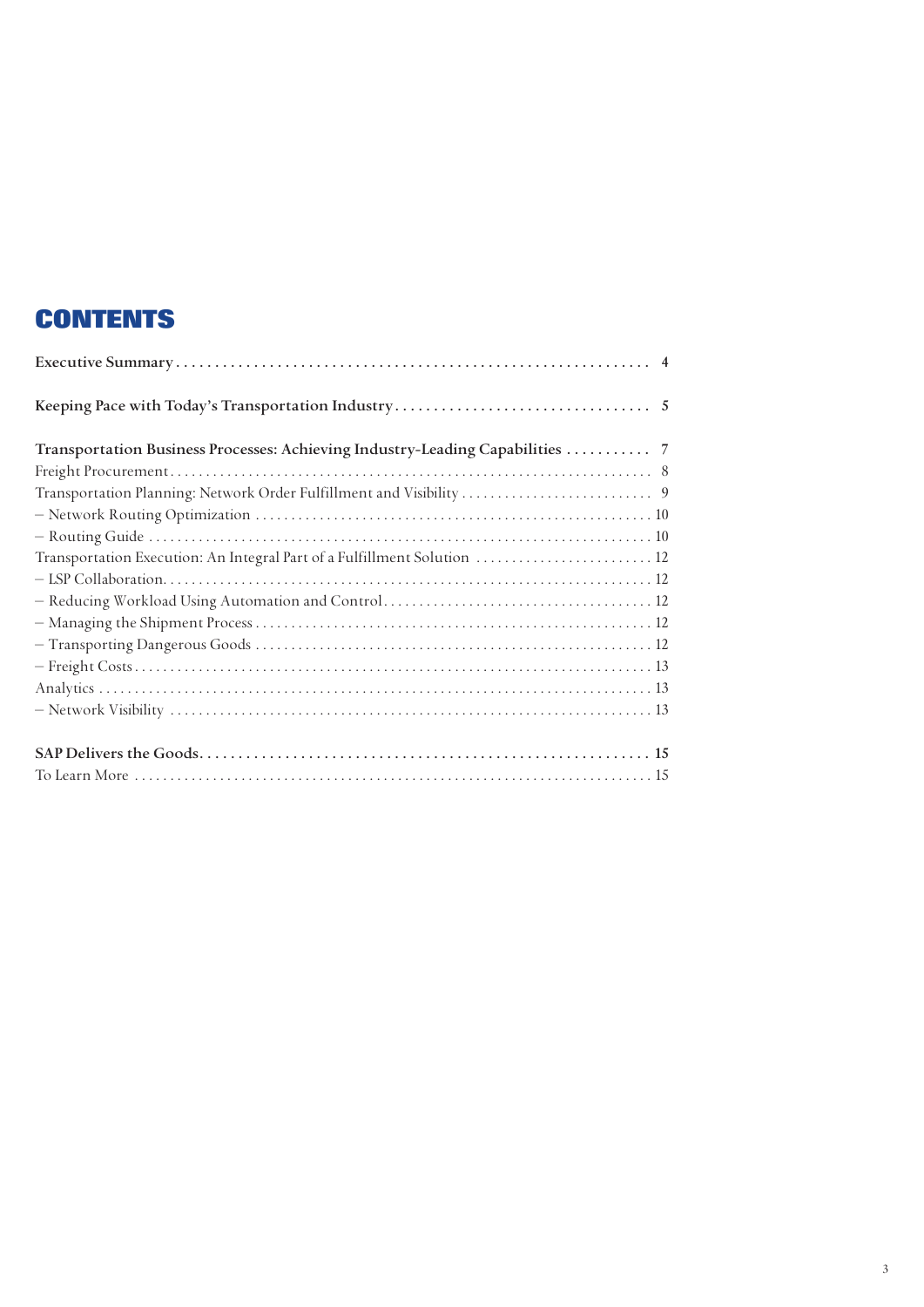# **EXECUTIVE SUMMARY**

Supply chain management has come to the forefront of every company's business agenda. Responding to the demands of today's highly competitive global environment, traditional linear supply chains with their sequential processes are evolving into complex, global ecosystems that are highly responsive to customer needs.

These "pull" (demand-driven) environments that work in conjunction with traditional push environments are known as adaptive supply chain networks (ASCNs). ASCNs allow all stakeholders in the supply chain, both within and outside the enterprise, to share knowledge, make collaborative decisions, and sense and respond immediately to changing conditions. An ASCN allows companies to restore order to a chaotic supply chain for higher profits.

Key elements of the ASCN process are supply chain execution and planning, and they are the responsibility of planning professionals. Surprisingly, these two seemingly different responsibilities are based on a common goal – profitability through supply chain economics.

When execution and planning processes are used to cut costs without considering their effects on the business as a whole, the economics of the supply chain may be ignored. An ASCN provides the framework for a high level of economic responsiveness. Within the context of a fully integrated enterprise resource planning (ERP) system, an ASCN can lead to profitable growth that a company could not previously achieve.

An ASCN is the catalyst for enhancing a company's financial position and improving its supply chain economics. Without an ASCN, the potential for growth is limited to improving linear processes and optimizing single points within the network. These benefits rarely, if ever, improve the business ecosystem as a whole. In today's global economy, all or portions of a company's supply chain may be outsourced. Products flow in many directions and in multiple modes. The lines between trading partners are blurring. Part of the movement to globalization is the desire to minimize costs. But the idea that rising transportations costs can offset all supply chain economic gains has been highlighted in the Gartner report "Higher Freight Costs Increase Need for Transportation Management Solutions" (C. Dwight Klappich, January 11, 2006), which stated, "Transportation budgets worldwide could increase by as much as 25 percent during the next few years, unless companies find ways to minimize the impact of freight cost increases."

Transportation capacity planning took on a new urgency when the Federal Motor Carrier Safety Administration enacted hours of service (HOS) changes in October 2005. These HOS modifications created an immediate decrease in logistics service provider (LSP) capacity and increased overall driver personnel costs by limiting the number of hours a driver can work. Numerous articles have noted the issue of driver shortages, and the situation is expected to plague the industry well into the future.

These challenges have raised the profile of transportation management in the boardroom as companies strive to maximize capacity, minimize costs, and still meet customer and shareholder demands for service and on-time deliveries.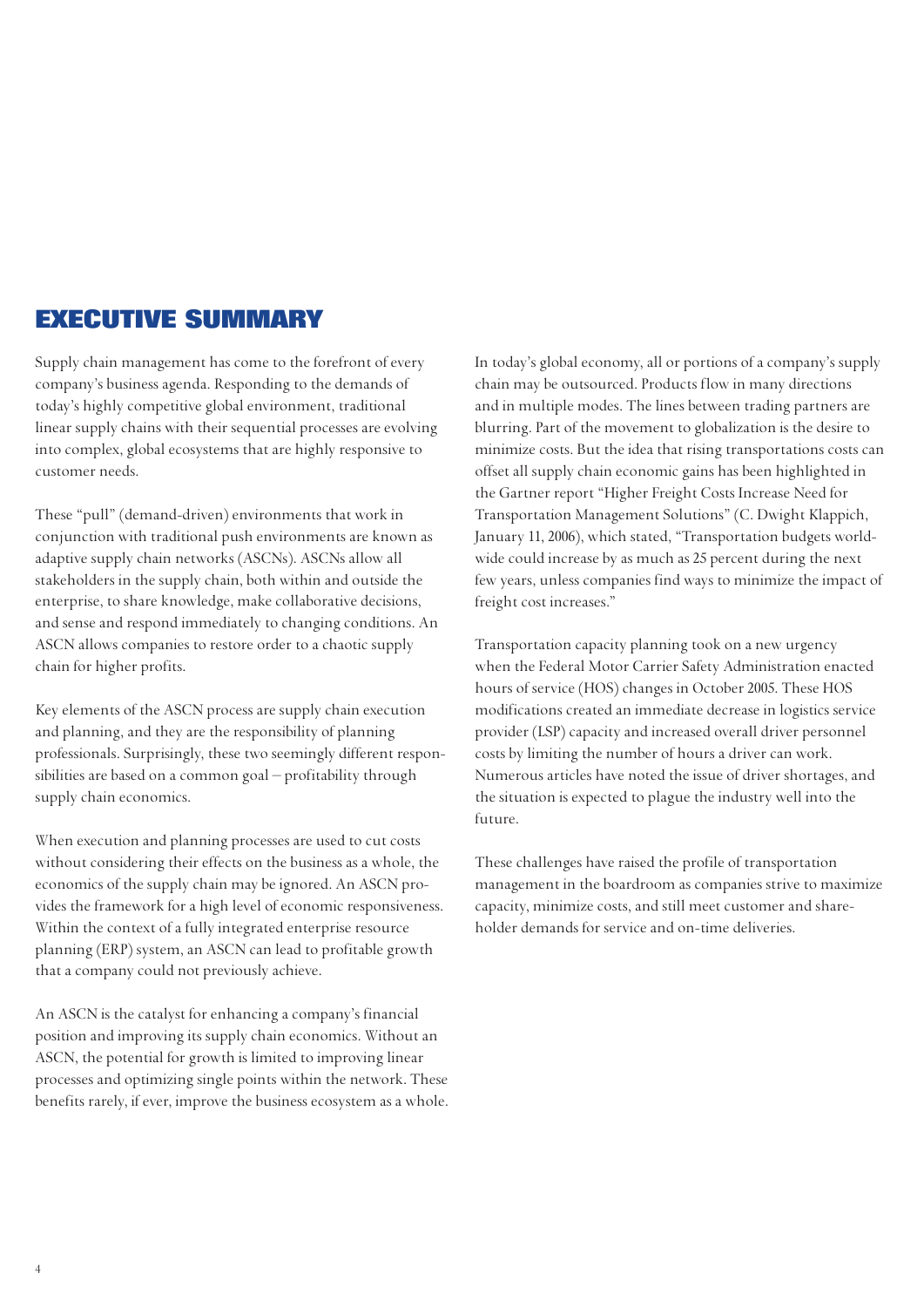# **KEEPING PACE WITH TODAY'S TRANSPORTATION INDUSTRY**

Commercial transportation has become a very complex process. Raw materials and parts as well as finished goods must move from point to point along a supply chain of logistics service providers and business partners.

Companies in the huge transportation industry must have fast, streamlined, and profitable business processes to satisfy their demanding customers. These processes, supported by new transportation and distribution strategies, feature real-time visibility of transportation events and integrated business and logistical activities. Transportation companies must adapt to external trends such as deliveries tracked on the Internet, global trade, and offshore manufacturing.

Today companies are aggressively looking to expand their ability to reach their customers profitably and efficiently beyond their existing ecosystems. They are exploring expanding to other geographic areas, becoming third-party logistics providers, better utilizing their own fleet, and sharing traffic with other companies. Any of these changes truly requires the ability to be adaptive.

A common thread that weaves all of these capabilities together is an ASCN. Adaptive business processes enable companies to sense and respond to real-time transportation events and disruptions. An ASCN can connect better with the information chain for improved collaboration with partners, suppliers, and customers than a traditional, linear supply chain can. This connection



Figure 1: Transportation in the Adaptive Supply Chain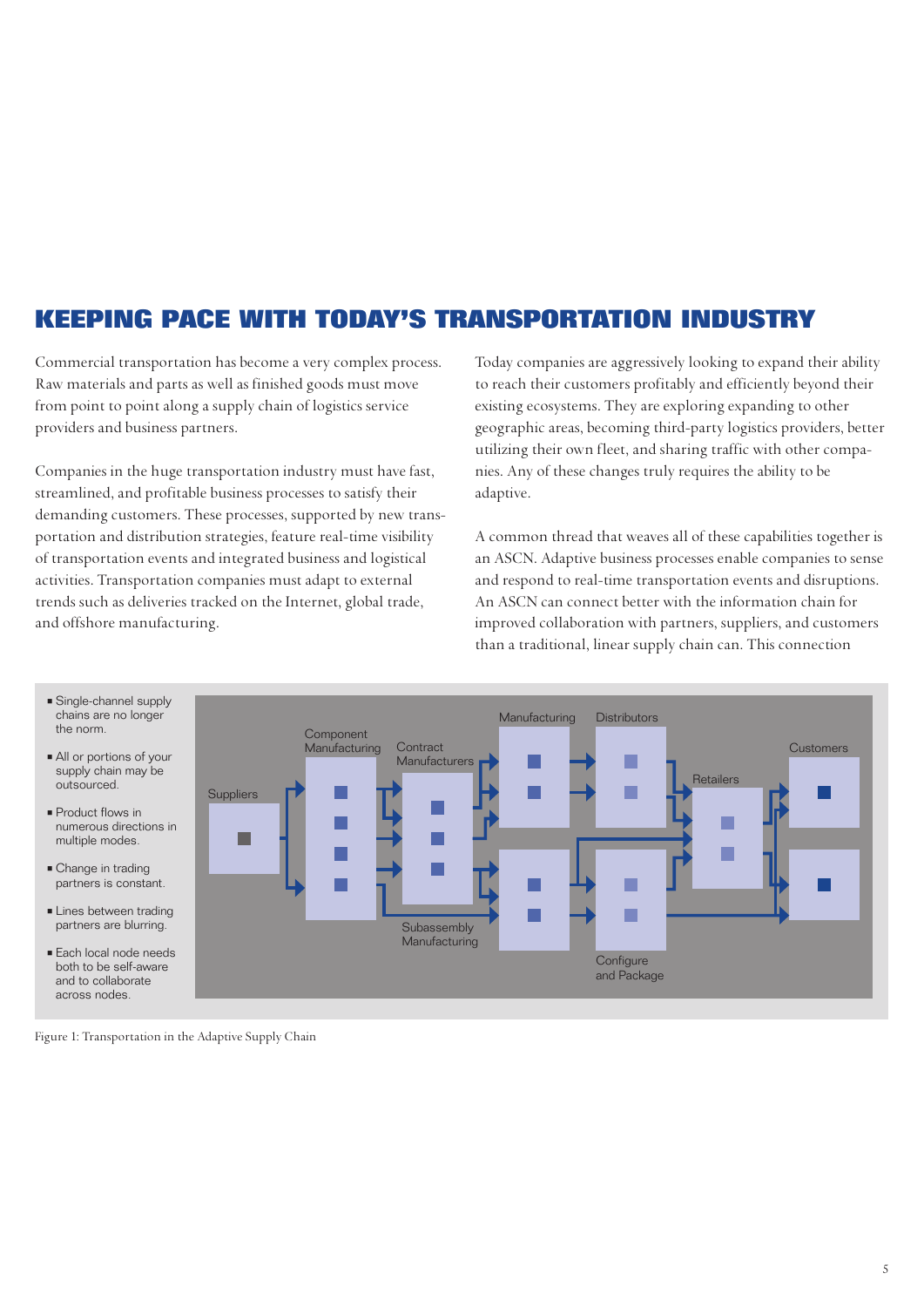can include cutting-edge technologies such as radio frequency identification (RFID), wireless fidelity (Wi-Fi), global positioning system (GPS), cellular, and ultra-wideband to provide global visibility and help managers make profitable business decisions in real time. For example, ASCNs often facilitate pull-based material flows, which match shipment frequency with end-user consumption. As transportation costs continue to increase, this process needs to be managed closely, because pull-based logistics often increases the total number of shipments. This process also requires precise inbound and outbound shipment tracking.

Transportation is fast becoming a key factor in determining the difference between profit and loss. It is the essential link between the extraction of natural resources; the fabrication of industrial, commercial, and consumer products; and the final distribution of goods to wholesalers, retailers, and end users.

Historically, in a linear supply chain, commercial transportation was a fairly simple activity: goods and materials were taken directly from the manufacturer to the customer. But today within an ASCN, transportation is a complex procedure performed by a widespread, often global network of partners and LSPs. Partnerships help shippers minimize inventory and manage more sophisticated practices such as flow through and merge in transit. This puts transportation efficiency and visibility at center stage in a company's supply chain efforts.

In addition to being complex, transportation is a big business that has produced a sprawling global transportation landscape. When companies navigate today's transportation system, they have a smaller margin for error than ever before. To meet customer demands, companies must deliver goods to their destinations in an economical and timely manner. To survive, companies need a transportation organization that has fast, streamlined business processes, works efficiently with network partners, and makes timely, profitable decisions. Companies are responding to these demands by focusing on improving speed, service, and flexibility while reducing costs.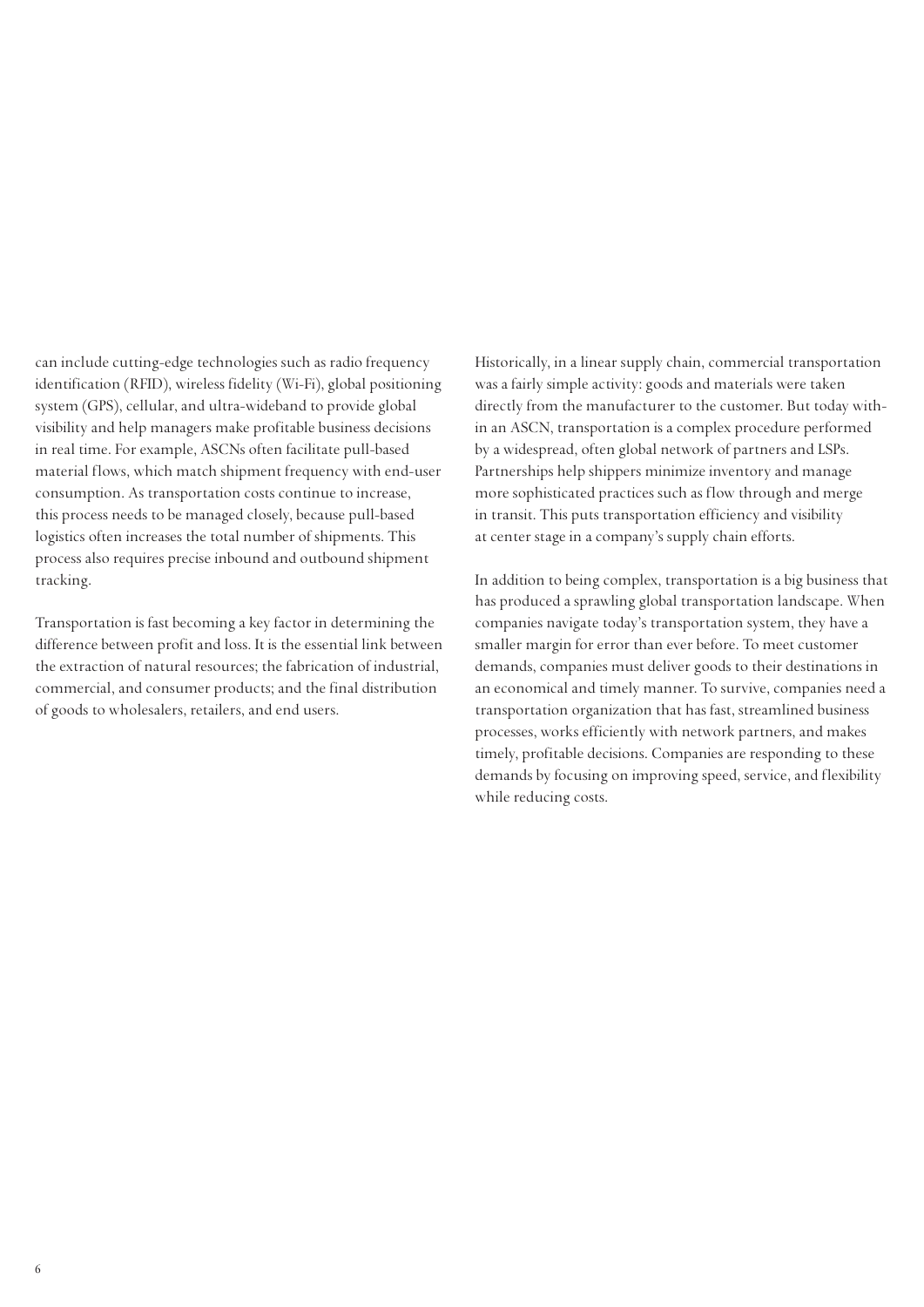# **TRANSPORTATION BUSINESS PROCESSES: ACHIEVING INDUSTRY-LEADING CAPABILITIES**

A company seeking to achieve more efficient transportation and greater profitability must make significant changes in the way it performs every phase of the transportation process. It is important to implement new transportation and distribution strategies to improve carrier capacity utilization in a time of constrained supply. A company must work efficiently with network partners to take advantage of last-minute opportunities and react in real time by having real-world visibility of transportation events. The goal is to improve productivity by having process decision support, total visibility, access to process metrics such as costs or profitability, and performance scorecards.

An ASCN relies on a tightly integrated and transparent transportation process to handle many elements such as managing freight procurement, forecasting shipment volumes, planning and executing shipments, careful handling and monitoring of transportation spend, and having visibility to all activities through key performance indicators (KPIs), scorecards, and other important analytical tools.



Figure 2: Transportation Management Process Life Cycle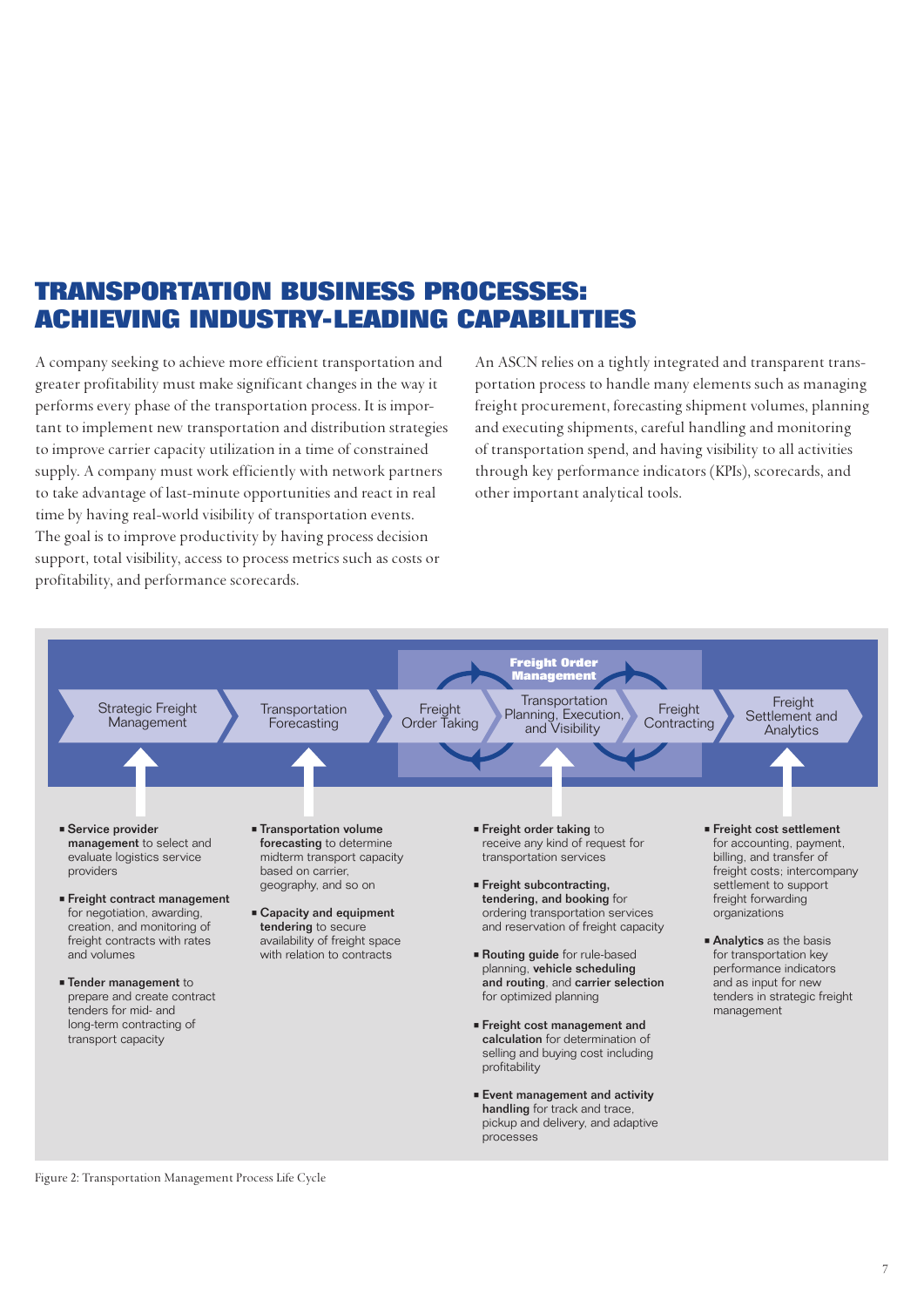#### **Freight Procurement**

To fully support the freight-procurement process, companies must meet requirements for contract management, bid preparation, bid proposals, bid responses, contract award, and contract creation. These capabilities structure the relationship between shipper and LSP by streamlining the contract-negotiation process.

The greatest benefit a freight-procurement solution can provide is the ability to set expectations by channel and lane for the expected transportation spend. LSPs are constantly competing for freight, and it is challenging to manage their expectations and volumes while trying to achieve the best service levels at the lowest cost. A freight-procurement solution can provide a centralized tool to manage this.

Today successful companies are actively managing the freightprocurement process by looking at the large expenditure on an annual or semiannual basis. Companies must control their freight spend beginning with a freight-procurement process. Once they do, the ability to take advantage of leakages in freight spend become more easily apparent and, frankly, obvious. For example, inbound transportation costs are buried in the cost of goods when freight is prepaid. By moving to an inbound collect model, companies can actively see and manage transportation costs as a portion of the supply chain; costs are no longer invisible and uncontrollable. Savings as high as 25% can be achieved by moving from a prepaid to a collect freight model for inbound transportation.

> **Service Providers**



about equipment allocations. Figure 3: Strategic Freight Management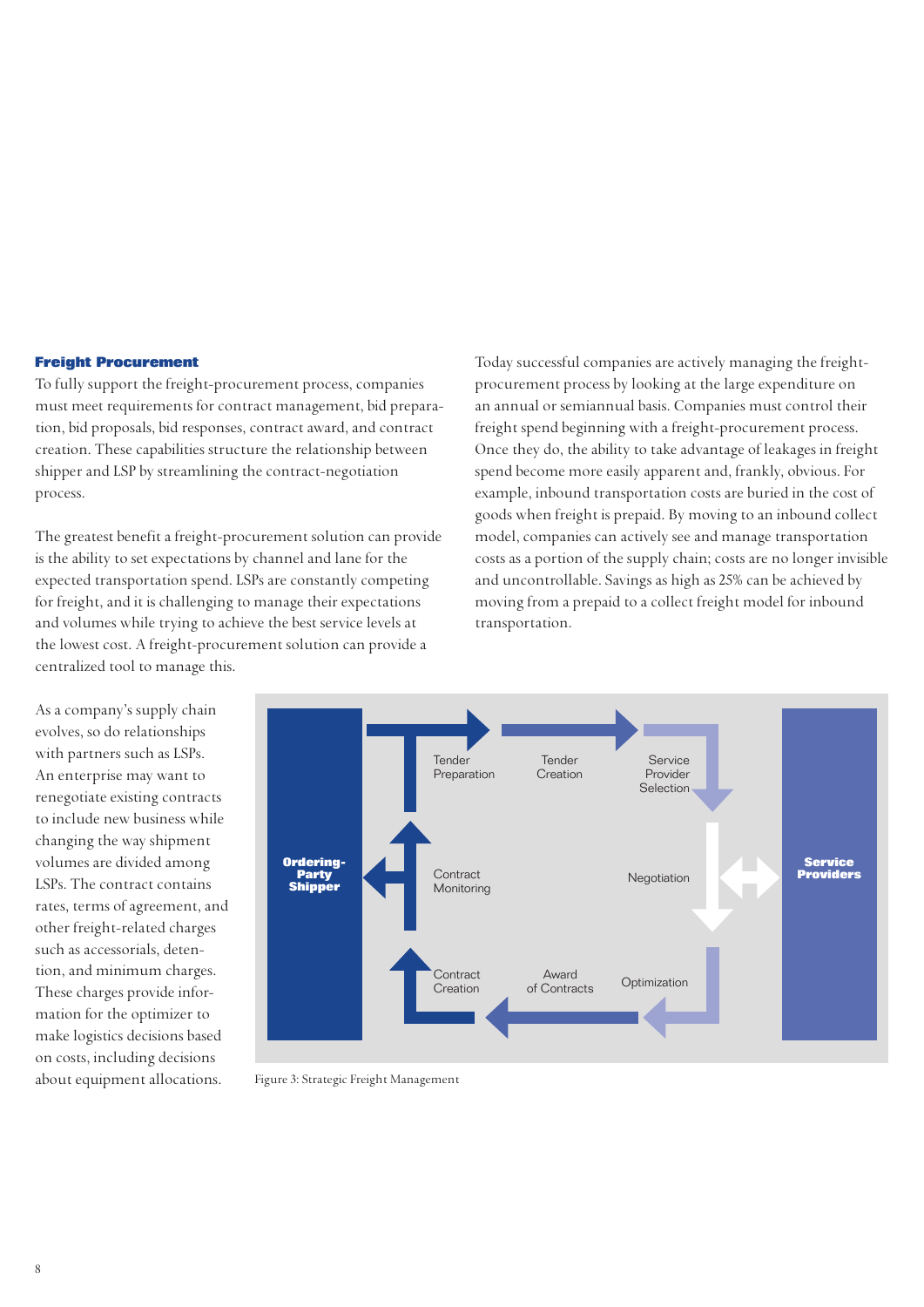# **Transportation Planning: Network Order Fulfillment and Visibility**

Everything starts with the order, whether it is a customer order, purchase order, return order, or stock-transfer order. The faster a company decides on the best way to get the order to its final destination, the more successful it will be at satisfying the customer. To be competitive, a company cannot afford to manage its transportation function in a vacuum; it must manage orders in concert with other operations such as manufacturing, warehouse management, and export and import.

In a pull-driven environment the ultimate source of demand is the customer. Profitability can be realized by considering the speed of consumption and monitoring the rate of return. Companies must balance their supply chains based on a new set of push and pull dynamics. They must anticipate their customers' requirements and improve responsiveness to their demands by bringing high-quality, value-added products to market faster than the competition.

The business processes supporting transportation operations need to be adaptable. Innovation that takes into account customer expectations can yield a profitable and responsive ASCN.

Consider how fast the world is changing due to Internet-based selling models and the need to ship any product anywhere within 24 hours. How quickly a company can respond and ship product can dictate its competitive position in a marketplace. Without complete real-time visibility of the status of every order, there is no way to maximize cost savings or revenue potential from order-fulfillment solutions – this can only be accomplished through a completely integrated enterprise solution.

### **Strategic Freight Management**

Through strategic freight management, companies can develop an optimized, dedicated capacity and cost framework for transportation management that includes the following:

- **•** Strategic collaboration and contract planning with logistics service providers (LSPs) to adjust proposed equipment allocation and freight agreements
- **•** Analytics to prepare bids based on historical data and adjust future contracts
- **•** Support for Web-based interaction with LSPs to maintain address and service profiles and respond to bids
- **•** Support for requests for quotation for ocean and land transportation processed via the Web. These are easy to use (for example, with Microsoft Excel spreadsheets), help maintain rates, and let you attach other office documents for the bid process.
- **•** Support for scenario-driven evaluation and optimal LSP awards by region, mode, channel, or lane level
- **•** Automatic document downloads for freight and tariffs for billing and operations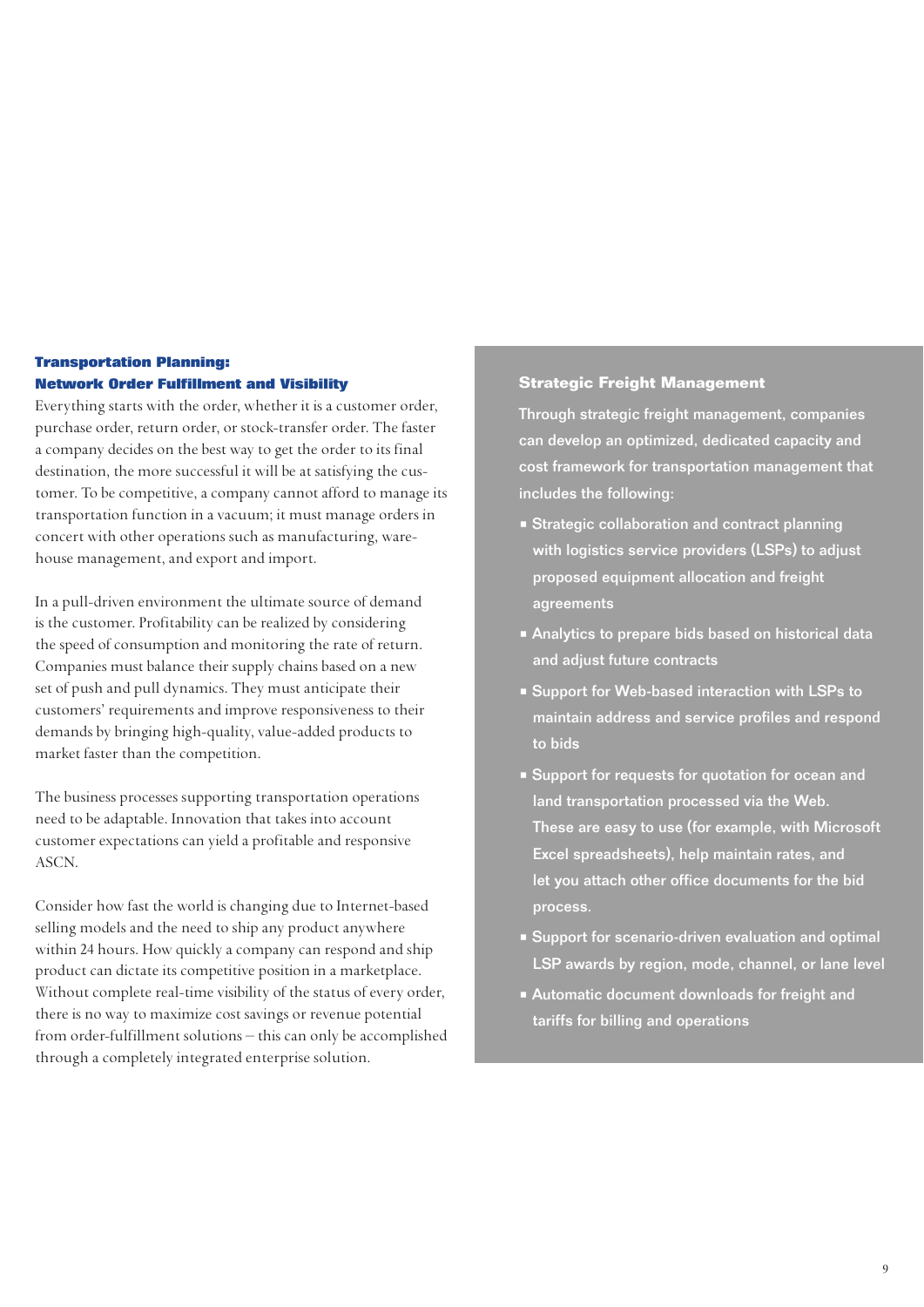#### **Network Routing Optimization**

Products and materials can move into and out of companies at all hours, every day, anywhere in the world. Companies need the visibility to know when orders are being produced, stored, and shipped.

For years, transportation was managed facility by facility, and each shipment was planned independently. This method can hamper a company's efficiency. Leading-edge companies have moved from this model to the service-centric approach of coordinated route planning across the enterprise that uses resources as they move products and materials along the supply chain. This approach also entails a high level of visibility that lets companies support cost-saving transport methods such as continuous moves, parcel zone skipping, multimode, and merge-in-transit planning. Such visibility also enables them to prepare for the move from cost center to profit center.

One of the most important aspects of a system-wide routingoptimization solution is the ability to fully address the unique demands of customers and suppliers when making fulfillment decisions. Companies need to be connected to the sources of this ever-changing information when making real-time fulfillment decisions. For example, a customer-service representative (CSR) must have complete visibility of fulfillment (for example, shipping options, costs, and routing possibilities) in a single system to make the best decisions on how to satisfy an order.

#### **Routing Guide**

CSRs make decisions that can impact service and costs. They need a routing guide to determine transportation routing at the time of order entry based on freight costs, the availability of transportation resources, and schedules. For example, a CSR can make suggestions for increasing order size to minimize transportation costs or identify cost options for various modes of transportation. For rush or last-minute orders, the ability to automatically create a shipment from an order is key in further reducing total cycle time from the time the order is taken to the time it is loaded on the truck.

Customers change orders at the last minute, and sometimes suppliers don't give companies total visibility into what is arriving in the receiving area. With a network-fulfillment solution, companies have immediate, total visibility so they can include their customers' last-minute changes on the next shipment or take advantage of lower-cost and continuous-move opportunities.

Routing is a highly complex decision-making process in which many variables, including those discussed below, must be considered.

#### **Customer Delivery Requirements**

Customers place many constraints that must be considered when developing a solid network-routing plan. These include delivery appointments, equipment requirements, managing large orders and small parcels, special equipment such as multicompartment trucks, special handling requirements, and ship-with orders.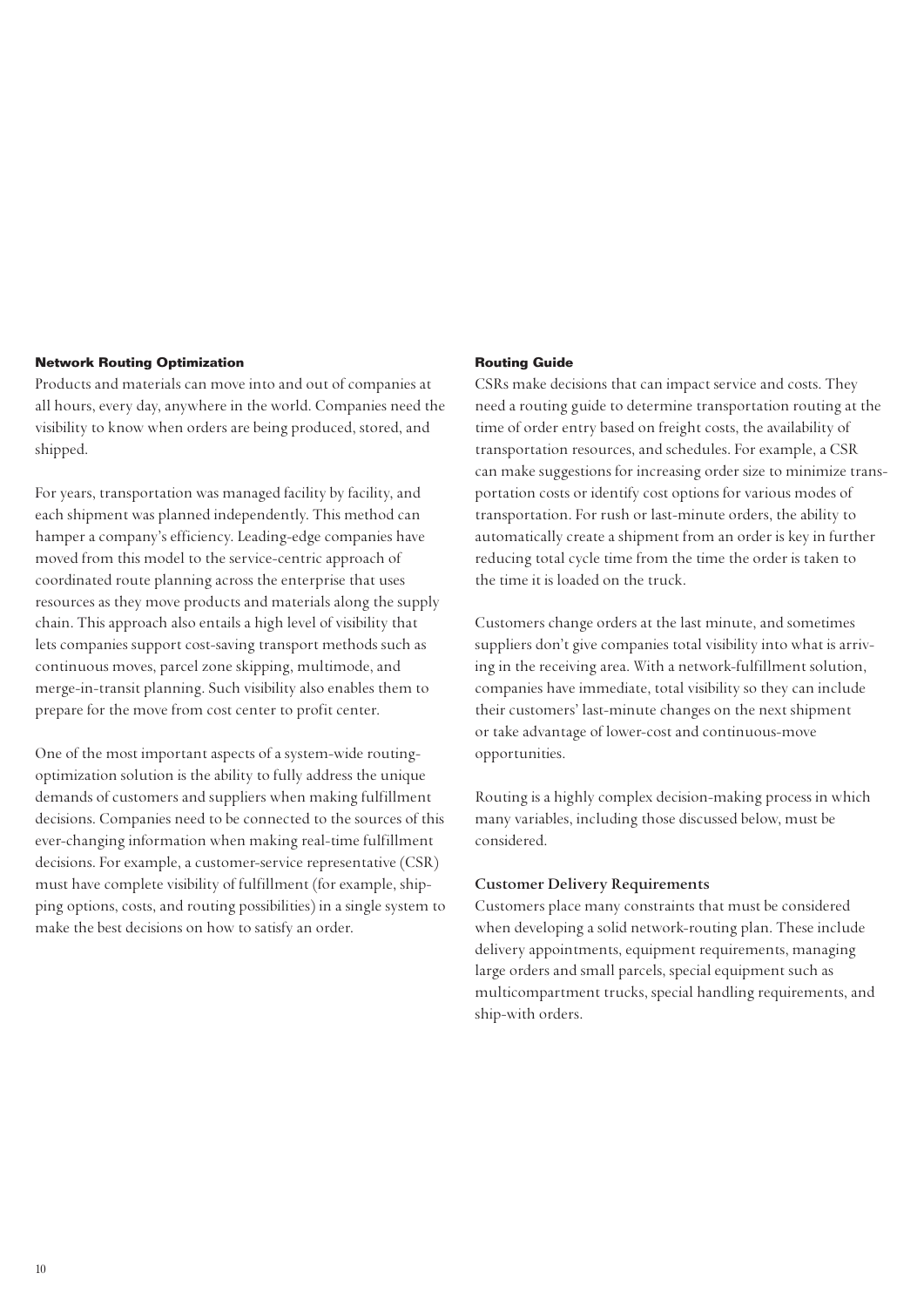#### **Product Availability**

Understanding when and where the product will be available in an inventory-strained environment is one of the most important elements for meeting a customer's request on time and at the lowest total cost. Companies must have solutions that coordinate network-fulfillment activities seamlessly across their network. Solutions that provide total visibility of warehouses and manufacturing operations enable companies to take advantage of efficiencies such as cross-docking and direct trailer loading.

### **Routing Decisions and the Cost of Doing Business**

Transportation costs come off the bottom line, but they are a by-product of getting products to market. These days, costs are increasing and so is demand, while supply is decreasing. The speed of delivery is more important than ever. Taking advantage of every opportunity to lower costs while getting the product to its destination on time means having access to every possible routing option. This requires a sophisticated planning tool that can create viable shipment plans by consolidating orders to optimal shipment sizes, using the advantages of various transportation modes, taking into account potential multistop and hub location options, and staying within the constraints of the real world.

**Network Routes, Equipment Availability, and LSPs** 

Making shipments from point A to point B can be simple or complex; it all depends upon real-world constraints. Equipmentavailability constraints are becoming more prevalent as resources are divided due to huge demand. Having a good relationship with LSPs can help solve these problems through managed contract commitments, automated forecasting and planning, smooth shipment-tender processes, and maximizing the use of equipment. With network routing software, companies and LSPs can find the optimal solution to these situations.

## **Shipping and Receiving Facility Constraints**

The facilities of companies and their customers can become constrained. It is common for drivers to wait more than an hour to load or unload their vehicles due to dock constraints. Careful planning and execution can reduce the time shipments wait in line and help the LSP's drivers manage their HOS. With a total view of the network, companies can plan based on shipping and receiving capacities, appointment schedules, and delivery windows. At the same time, yard management software can enable plan execution and equipment visibility at all times.

### **International Transportation**

Shipping across borders adds another level of complexity and legal regulation. Shipments leaving and entering the country are checked and monitored in many ways. Letters of credit, sanctioned party lists, certificates of origin, and shipper's export declarations are critical pieces of information for complying with government and financial regulations. Solutions that provide easy access to and management of these documents can help companies handle compliance regulations efficiently.

In the end, the goal is to reduce costs while maintaining a high level of service. By considering real-world constraints, network routing minimizes delivery backlogs and the cost of the entire transportation plan.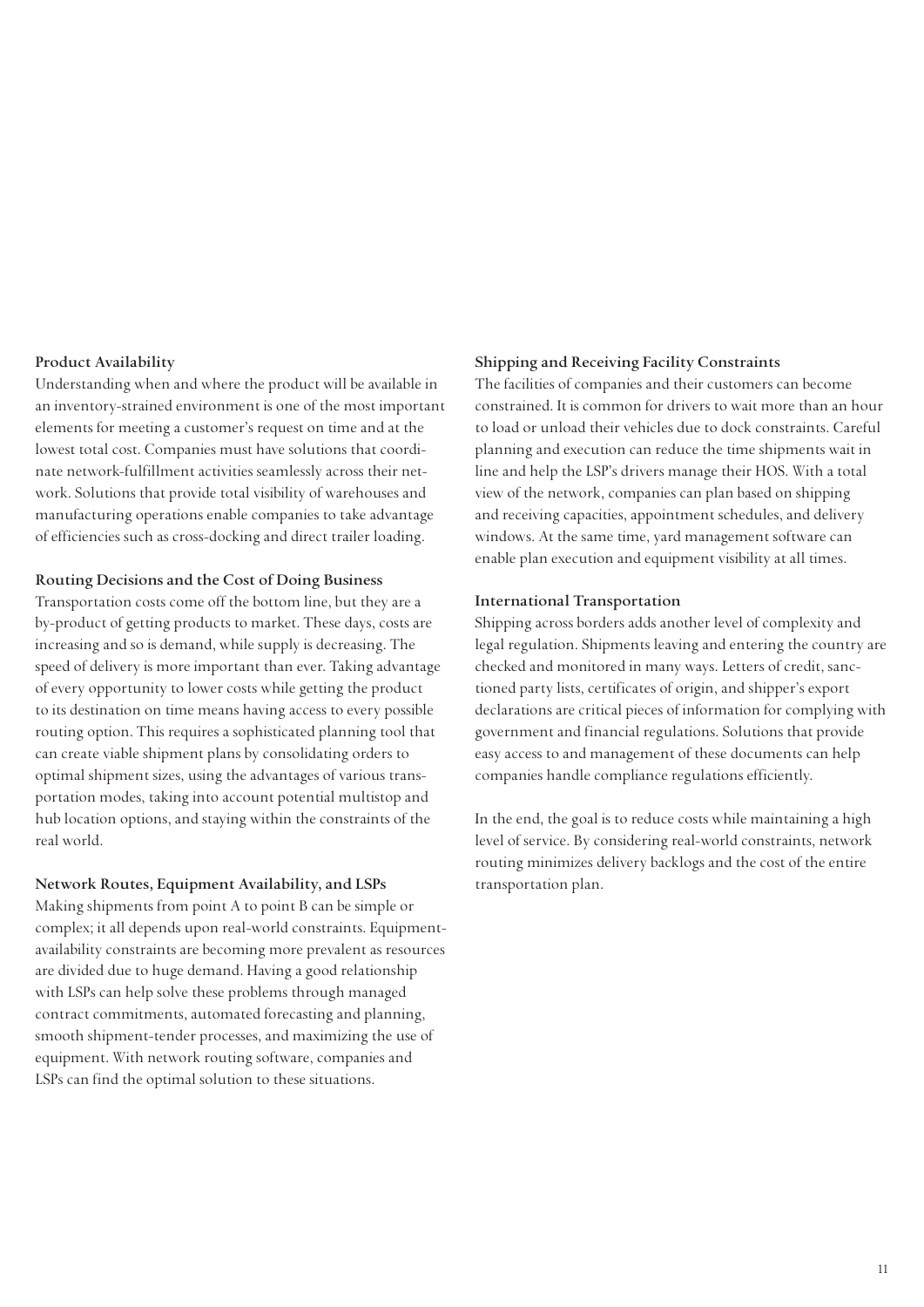# **Transportation Execution: An Integral Part of a Fulfillment Solution**

Planning and execution go hand in hand. Orders are received throughout the day that often must be shipped as soon as possible. Complete control from planning to execution is crucial in supporting this demanding environment. Companies need to get shipments sent on time and with the right documentation, as well as with accurate LSP and customer communications. At the same time, automatic processing of inventory status, order and transportation costs, accounting, and important order events are monitored and updated. A transportation management solution can provide the control and monitoring needed to manage high volumes of diverse transportation services.

### **LSP Collaboration**

Collaborative transportation planning between shippers and their LSPs allows both partners to streamline work processes and benefit from reduced handling costs and greater transparency and efficiency. Shippers and LSPs can share information about their shipment plans and resource availability. LSPs can share their resource availability, which allows shippers to develop plans based on delivering a lowest-total-cost solution. At the time of tendering, further collaboration is possible to meet real-world constraints such as delivery appointments and last-minute changes in an LSP's resource availability. For example, an LSP can suggest an alternate pickup or delivery date and time. A transportation management solution can support communication through standard communication methods such as electronic data interchange (EDI), e-mail, or XML.

### **Reducing Workload by Using Automation and Control**

The shipping process can be very task-intensive. Workers have to pick products, stage deliveries, load trucks, print documentation, bill the shipment, and remove the inventory from the system. Often, all of these tasks are performed manually, but they can all be controlled and automated based on a company's businessprocess needs.

Companies need the ability to automatically carry out activities such as posting goods issue for the deliveries in the shipment, creating billing documents for deliveries in shipment, and printing key documents and lists. At the user level, they need to provide information such as the name of the driver at check-in, seal and container numbers, and data validation.

Companies also need solutions to perform everything from checks on dangerous goods to printing of shipment documents. They need to create a close connection between transportation execution, warehouse management, and foreign trade so that goods issues or receipts, international documentation, and controls can all be coordinated with the transportation plan. All of these complicated processes can be made easier with automated, Web-enabled collaborative functionalities.

#### **Managing the Shipment Process**

Companies need a variety of information to get shipments out of the dock doors and to their destinations. Shipment processing should easily support the ability to do the following:

- **•** Create shipments to various customers, transfer locations such as cross-docks, and port or customs locations
- **•** Quickly adjust the transportation plan by changing the mode of transport, the LSP, and even the route if necessary
- **•** Define the packaging of goods and how they are loaded into vehicles
- **•** Manage hazardous-materials requirements
- **•** Specify, update, and track planned transportation deadlines
- **•** Print and transmit critical documents required for transportation such as bills of lading, material safety data sheets, and certificates of origin
- **•** Show shipment-specific text messages such as delivery instructions and contact information
- **•** Manage both inbound and outbound shipment documentation

# **Transporting Dangerous Goods**

Transporting substances and products that may be a risk to public safety has special requirements. To fulfill the statutory requirements for shipment of dangerous goods, it is necessary to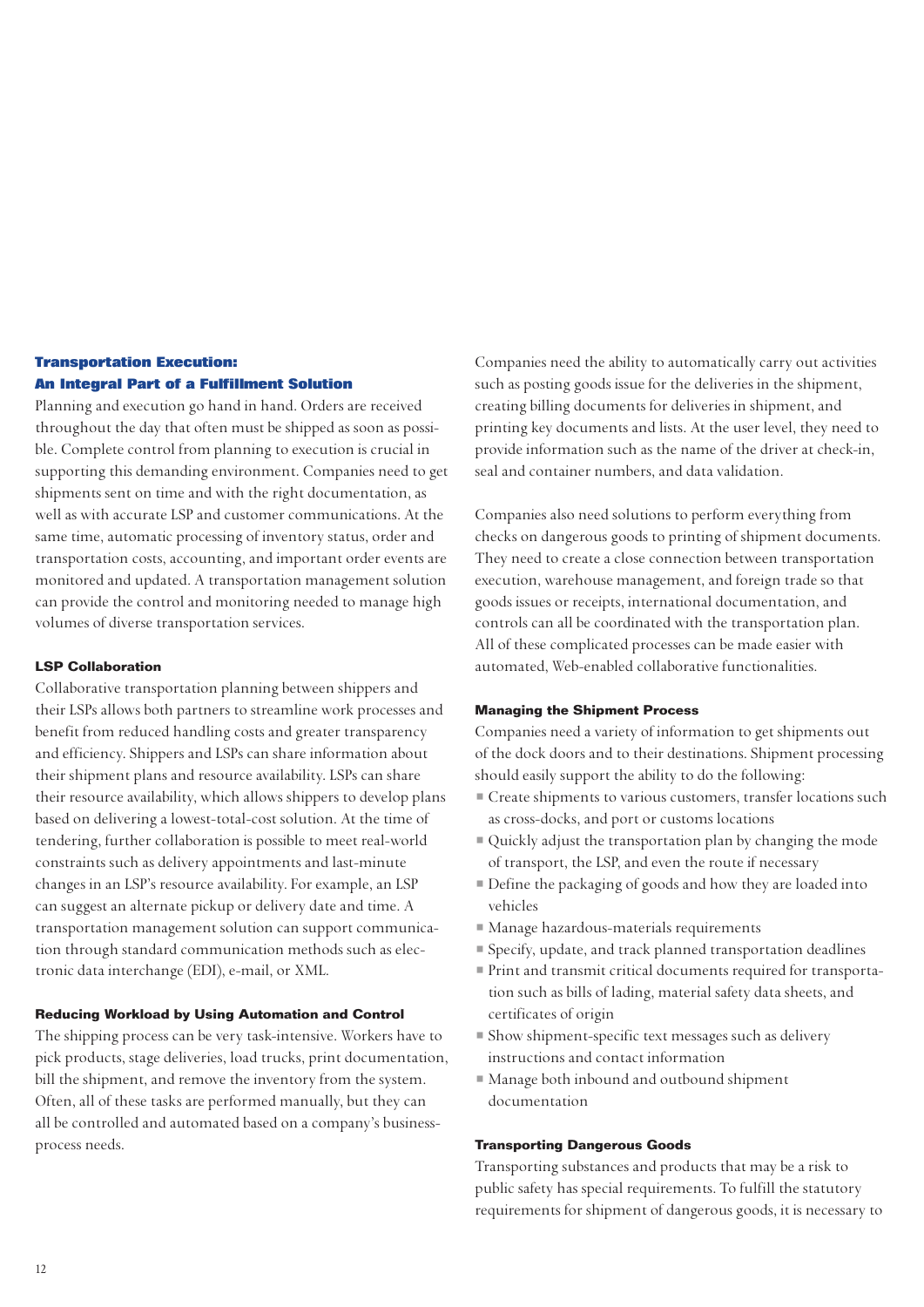check whether shipments containing these goods are permitted in agreements made with the countries in which the shipments take place. Therefore dangerous-goods checks should be centrally defined in software for environmental health and safety. Dangerous-goods checks need to be integrated into transportation processes and ensure that dangerous-goods master data is complete, the mode of transport is suitable, and the dangerous goods are marked correctly.

#### **Freight Costs**

Companies must manage the determination of freight cost for all types of shipments. In many countries, almost all the freight costs are derived from negotiated freight rates between the shipper and the LSP. These rates come in hundreds, if not thousands, of forms and methods of calculation. Companies need the ability to not only calculate freight costs precisely but also settle them to the correct accounts.

They also need the ability to calculate profitability across the enterprise or even within a specific channel, product group, or industry. Freight costs must be tied back to the right sales order line item, and the correct representation for each freight cost item must appear in the general ledger.

At the same time, the ability to minimize expensive processes is a key goal. The freight bill payment process can be streamlined with self-billing (or electronic receivable services) functionality, which allows companies to pay the service agent without receiving an invoice. In this situation, invoice verification is carried out by the service agent. Companies never see the thousands of freight bills that ordinarily would have been generated and manually processed.

### **Analytics**

Analytics play an essential role in helping a company sense and respond to important changes in the market. To make the right decisions promptly based upon a complete, accurate view of their business, companies must align execution with business strategy. Throughout a company, employees must be able to find answers

to problems quickly when KPIs fall outside acceptable ranges or objectives are not met. Managers must have the tools to track business activities to ensure that they are in line with overall strategies. Clear metrics are required to achieve these goals.

Having centralized control and easy, role-based access to essential data is critically important in supply chain management. Predefined analytical applications delivered through a user-friendly Web interface can give users at all levels secure, filtered access to key information on supply chain activities and processes. When this occurs, business intelligence is combined with operational data that relates to business process, producing a "one-stop-shopping" synergy of analysis and action. For example, LSP performance metrics help identify the causes of service failures and cost overruns by using scorecards and analytics of internal and business-partner processes. With such analytical applications, companies can monitor and control the ways that LSPs provide their services.

#### **Network Visibility**

With the fast pace of business today, companies must be able to prepare for the unpredictable. Disruptive events caused by natural crises can have a widespread effect on capabilities across an extended supply chain. For example, during Hurricane Katrina in 2005, a global chemical manufacturer required real-time information about goods and materials on ships scheduled to dock in the Gulf of Mexico. A primary concern was the potential risk to the environment should shipments in the area become lost at sea. It was also important for companies to address the needs of customers by providing alternate shipments through unaffected ports. This illustrates the importance of process visibility – in particular, visibility into order status and disposition.

Companies need fast, accurate information and specific details about orders. They need the visibility to plan their resource needs and revise plans based on business objectives. And they must reduce their time to action when responding to an unplanned event or crisis by having real-time visibility across the supply chain.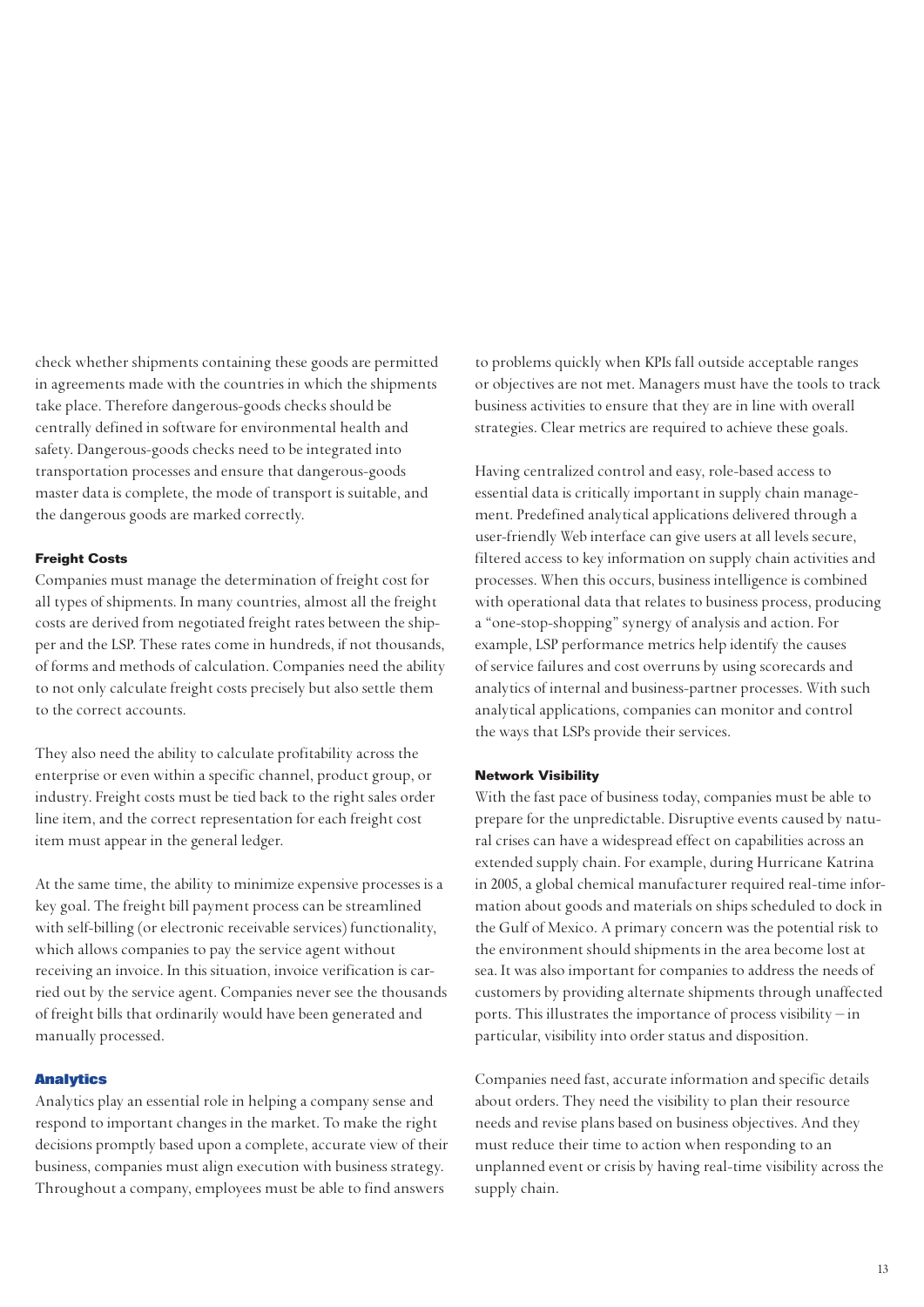In many cases, this means companies must move from managing expected outcomes of business processes to managing by exception. This shift allows them to focus resources on the areas that need the most attention instead of managing processes that are working well. To have an overview of supply chain events, companies need the ability to do the following:

- **• Monitor** supply chain activities and compare plans and forecasts with actual results
- **• Notify** the proper employees about process deviations in real time
- **• Simulate** the consequences of an event, which provides guidance for decision making
- **• Control** the process throughout the adjustment of various parameters such as process time and mode of transport
- **• Measure** performance based on user-specific performance criteria

Financial operations include more than the execution tasks of freight, auditing, and payment. Executives need decision-support tools that enable them to sense real-world disruption, as well as financial and logistical tools to make informed, timely, and profitable decisions. To achieve this, companies must have the ability to integrate the financial chain into transportation activities via accurate, real-time, activity-based costing, billing, and freight auditing. It's also important that companies adapt to external trends such as the increase in Internet-sourced and tracked deliveries, growing global trade, offshore manufacturing, and the economy's shift from heavy industry and low-value-added products to consumer services and high-value-added products.

That's quite a list of capabilities to acquire, and analysts believe that the strategy to achieve "superefficiency" in transportation can yield high rewards. "Globalization, outsourcing, and shrinking cycle times are adding risk, cost, and complexity to transportation operations," says Adrian Gonzalez, director of the Logistic Executive Council, ARC Advisory Group. "Companies that take an end-to-end, process-centric perspective will achieve greater

financial and operational success. Companies must recognize that transportation management does not exist in a vacuum; it's a process that interfaces with a variety of other business functions, including order management, purchasing, warehouse management, customer service, and financials."

Companies need adaptable business processes that are easy to manage. Such processes enable a company to establish its own unique way of doing things. Adaptable processes can also connect with the information chain (for example, supply chain event management, freight costing, and scorecards of compliance with service-level agreements) for improved, automated collaboration with partners, suppliers, and customers. They can enable global capabilities via multimode planning of activities for air, ocean, rail, road, parcel, and postal transportation modes.

In addition, companies need to integrate the financial chain and transportation in order to have adaptable business processes. Through this integration, companies can provide the best, most differentiated services by quickly activating the latest technologies such as collaboration, RFID, and voice recognition. Companies also must have automated decision-making capability in real time to connect the logistics chain, financial chain, and information chain for improved, automated collaboration with partners, suppliers, and customers outside of the enterprise.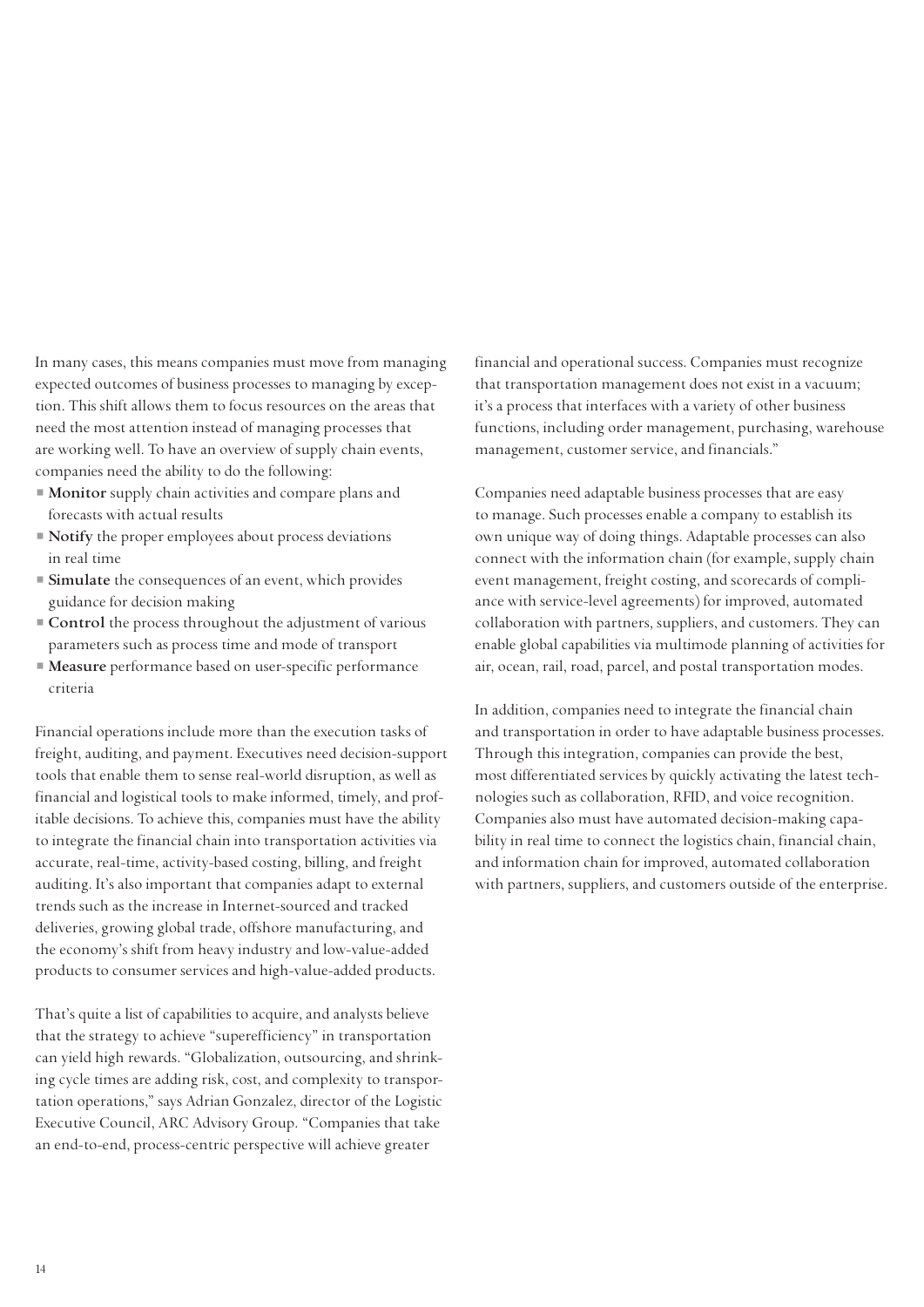# **SAP DELIVERS THE GOODS**

SAP addresses the core dilemma of transportation – how to meet the unique delivery requirements of customers while still achieving profitability – by providing software that gives companies a competitive advantage. With SAP® software, business processes across the entire enterprise and extended transportation network are integrated with flexibility. The software enables managers to perform continuous route optimization based on real-time events, identify revenue opportunities, and improve asset utilization. Embedded analytics help managers increase profitability by calculating net gains during the entire process from bidding to delivery.

The mySAP™ Supply Chain Management (mySAP SCM) application contains functionalities that are designed for the transportation industry. Powered by the SAP NetWeaver® platform, mySAP SCM leverages emerging technologies and "real-worldaware" practices to transform traditional supply chains from linear, sequential steps into ASCNs. In these networks, communities of customer-focused companies share knowledge and resources and adjust intelligently and profitably to changing market conditions.

#### **To Learn More**

For more information about how SAP software can help your transportation organization transform and integrate its IT systems for flexible, streamlined business processes, call your SAP representative today or visit us on the Web at **www.sap.com/scm**.